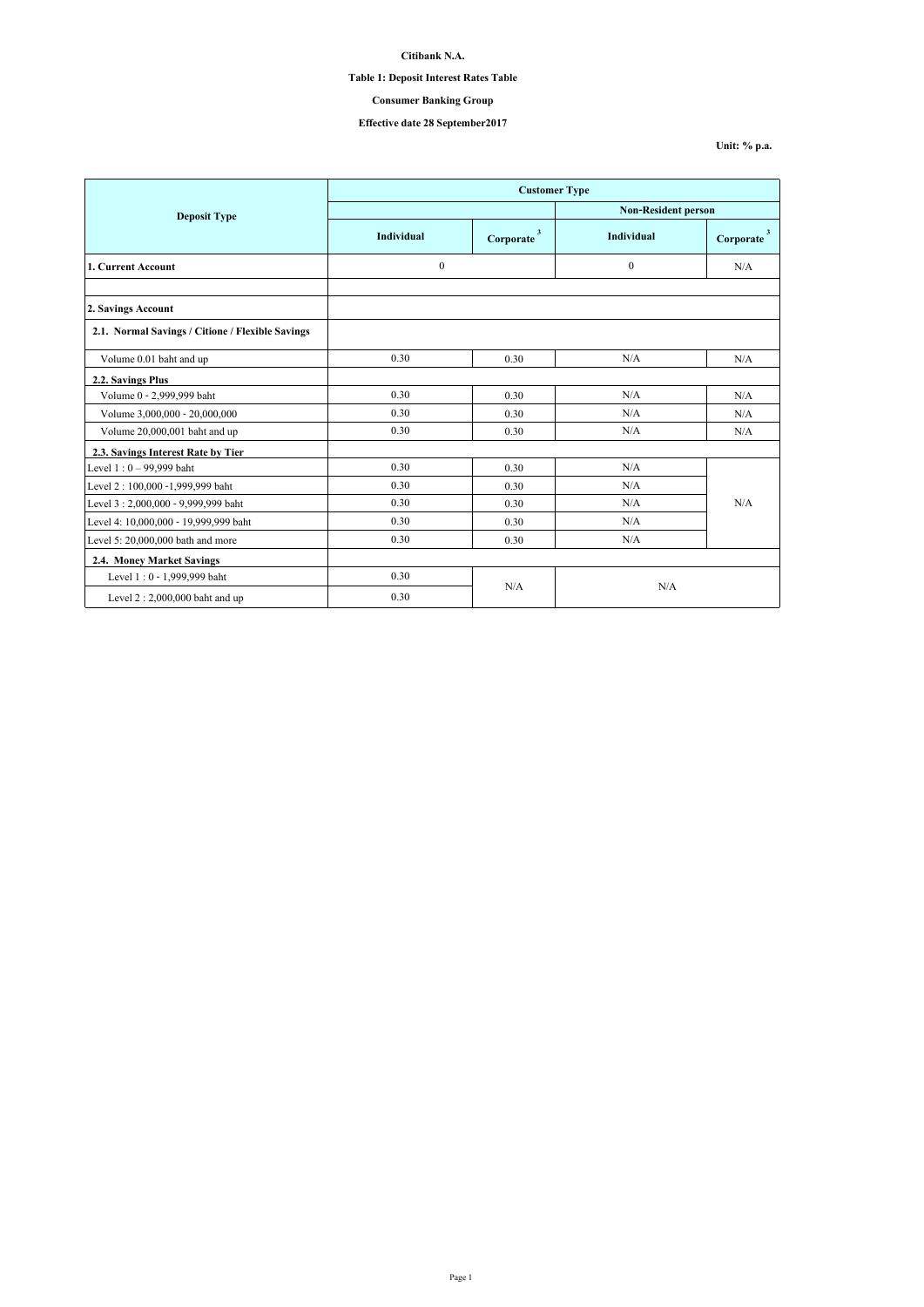## **Table 1: Deposit Interest Rates Table**

## **Consumer Banking Group**

|                                               |                      |                          |                            | Unit: % p.a.             |  |
|-----------------------------------------------|----------------------|--------------------------|----------------------------|--------------------------|--|
|                                               | <b>Customer Type</b> |                          |                            |                          |  |
| <b>Deposit Type</b>                           |                      |                          | <b>Non-Resident person</b> |                          |  |
|                                               | Individual           | $Corporate$ <sup>3</sup> | Individual                 | $Corporate$ <sup>3</sup> |  |
| 3. Time Deposit                               |                      |                          |                            |                          |  |
| 3.1 Normal Time Deposit -                     |                      |                          |                            |                          |  |
| Minimum opening account 100,000 Baht          |                      |                          |                            |                          |  |
| <b>3-Month Tenors</b>                         |                      |                          |                            |                          |  |
| Volume 100,000 Baht and up                    | 0.70                 | 0.45                     | N/A                        |                          |  |
| <b>6-Month Tenors</b>                         |                      |                          |                            |                          |  |
| Volume 100,000 Baht and up                    | 0.75                 | 0.50                     | 0.65                       | N/A                      |  |
| 9-Month Tenors                                |                      |                          |                            |                          |  |
| Volume 100,000 Baht and up                    | 0.80                 | 0.55                     | 0.70                       | N/A                      |  |
| 12-Month Tenors                               |                      |                          |                            |                          |  |
| Volume 100,000 Baht and up                    | 0.85                 | 0.60                     | 0.75                       | N/A                      |  |
| <b>18-Month Tenors</b>                        |                      |                          |                            |                          |  |
| Volume 100,000 Baht and up                    | 0.90                 | 0.65                     | 0.80                       | N/A                      |  |
|                                               |                      |                          |                            |                          |  |
| 24-Month Tenors                               | 0.95                 | 0.70                     | 0.85                       | N/A                      |  |
| Volume 100,000 Baht and up                    |                      |                          |                            |                          |  |
| <b>36-Month Tenors</b>                        |                      |                          |                            |                          |  |
| Volume 100,000 baht and up                    | 1.00                 | 0.75                     | 0.90                       | N/A                      |  |
| <b>48-Month Tenors</b>                        |                      |                          |                            |                          |  |
| Volume 100,000 baht and up                    | 1.05                 | 0.80                     | 0.95                       | N/A                      |  |
| <b>60-Month Tenors</b>                        |                      |                          |                            |                          |  |
| Volume 100,000 baht and up                    | 1.10                 | 0.85                     | 1.00                       | N/A                      |  |
| 3.2 Normal Time Deposit Online -              |                      |                          |                            |                          |  |
| Minimum opening account 100,000 Baht          |                      |                          |                            |                          |  |
| <b>3-Month Tenors</b>                         |                      |                          |                            |                          |  |
| Volume 100,000 Baht and up                    | 0.85                 | N/A                      | N/A                        |                          |  |
| <b>6-Month Tenors</b>                         |                      |                          |                            |                          |  |
| Volume 100,000 Baht and up                    | 0.75                 | 0.50                     | 0.75                       | N/A                      |  |
| 9-Month Tenors                                |                      |                          |                            |                          |  |
| Volume 100,000 Baht and up                    | 0.80                 | 0.55                     | 0.80                       | N/A                      |  |
| <b>12-Month Tenors</b>                        |                      |                          |                            |                          |  |
| Volume 100,000 Baht and up                    | 0.85                 | 0.60                     | 0.85                       | N/A                      |  |
| <b>18-Month Tenors</b>                        |                      |                          |                            |                          |  |
| Volume 100,000 Baht and up                    | 0.90                 | 0.65                     | 0.90                       | N/A                      |  |
| 24-Month Tenors<br>Volume 100,000 Baht and up | 0.95                 | 0.70                     | 0.95                       | N/A                      |  |
| <b>36-Month Tenors</b>                        |                      |                          |                            |                          |  |
| Volume 100,000 baht and up                    | 1.00                 | 0.75                     | 1.00                       | N/A                      |  |
| <b>48-Month Tenors</b>                        |                      |                          |                            |                          |  |
| Volume 100,000 baht and up                    | 1.05                 | 0.80                     | 1.05                       | N/A                      |  |
| <b>60-Month Tenors</b>                        |                      |                          |                            |                          |  |
| Volume 100,000 baht and up                    | 1.10                 | 0.85                     | 1.10                       | N/A                      |  |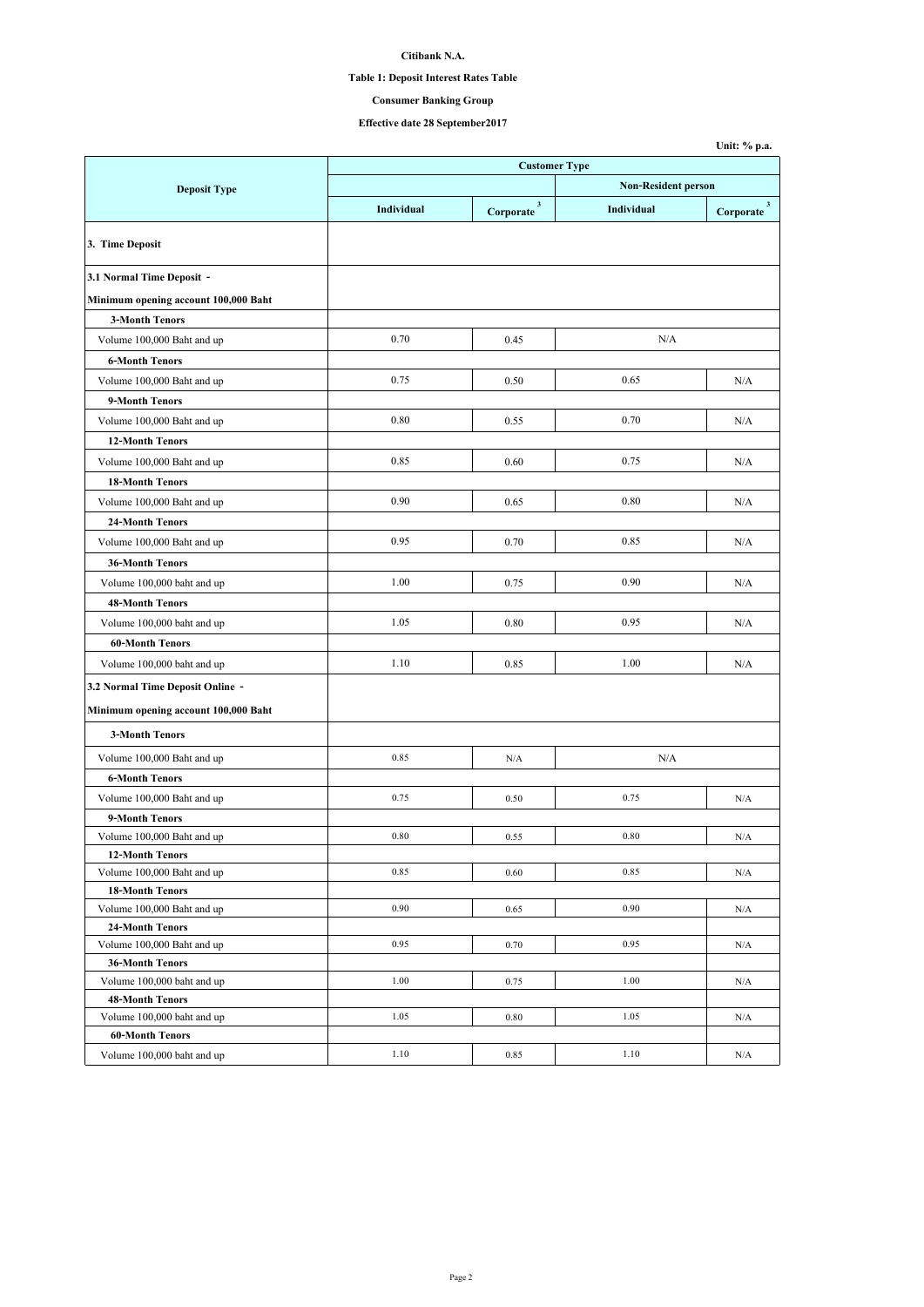## **Table 1: Deposit Interest Rates Table**

# **Consumer Banking Group**

|                                                              |            |                                      |            | Unit: % p.a.           |
|--------------------------------------------------------------|------------|--------------------------------------|------------|------------------------|
|                                                              |            | <b>Customer Type</b>                 |            |                        |
| <b>Deposit Type</b>                                          |            | <b>Non-Resident person</b>           |            |                        |
|                                                              | Individual | $\overline{\mathbf{3}}$<br>Corporate | Individual | Corporate <sup>3</sup> |
| 3.3 Periodic Time Deposit-                                   |            |                                      |            |                        |
| <b>Monthly Interest Paid</b>                                 |            |                                      |            |                        |
| <b>6-Month Tenors</b>                                        |            |                                      |            |                        |
| Volume 200,000 baht and up                                   | 0.55       |                                      | N/A        |                        |
| 9-Month Tenors                                               |            |                                      |            |                        |
| Volume 200,000 baht and up                                   | 0.60       |                                      | N/A        |                        |
| <b>12-Month Tenors</b>                                       |            |                                      |            |                        |
| Volume 200,000 baht and up                                   | 0.65       |                                      | N/A        |                        |
| <b>18-Month Tenors</b>                                       |            |                                      |            |                        |
| Volume 200,000 baht and up                                   | 0.70       |                                      | N/A        |                        |
| 24-Month Tenors                                              |            |                                      |            |                        |
| Volume 200,000 baht and up                                   | 0.75       |                                      | N/A        |                        |
| <b>36-Month Tenors</b>                                       |            |                                      |            |                        |
| Volume 200,000 baht and up                                   | 0.80       |                                      | N/A        |                        |
| <b>48-Month Tenors</b>                                       |            |                                      |            |                        |
| Volume 200,000 baht and up                                   | 0.85       |                                      | N/A        |                        |
| <b>60-Month Tenors</b>                                       |            |                                      |            |                        |
| Volume 200,000 baht and up                                   | 0.90       |                                      | N/A        |                        |
|                                                              |            |                                      |            |                        |
| <b>Quarterly Interest Paid</b>                               |            |                                      |            |                        |
| <b>12-Month Tenors</b>                                       |            |                                      |            |                        |
| Volume 200,000 baht and up                                   | 0.65       |                                      | N/A        |                        |
| <b>18-Month Tenors</b>                                       |            |                                      |            |                        |
| Volume 200,000 baht and up                                   | 0.70       |                                      | N/A        |                        |
| 24-Month Tenors                                              |            |                                      |            |                        |
| Volume 200,000 baht and up                                   | 0.75       |                                      | N/A        |                        |
| <b>36-Month Tenors</b>                                       |            |                                      |            |                        |
| Volume 200,000 baht and up                                   | 0.80       |                                      | N/A        |                        |
| <b>48-Month Tenors</b>                                       |            |                                      |            |                        |
| Volume 200,000 baht and up                                   | 0.85       |                                      | N/A        |                        |
|                                                              |            |                                      |            |                        |
| <b>60-Month Tenors</b><br>Volume 200,000 baht and up         | 0.90       |                                      | N/A        |                        |
|                                                              |            |                                      |            |                        |
|                                                              |            |                                      |            |                        |
| <b>Semi Annually Interest Paid</b><br><b>12-Month Tenors</b> |            |                                      |            |                        |
| Volume 200,000 baht and up                                   | 0.65       |                                      | N/A        |                        |
| <b>18-Month Tenors</b>                                       |            |                                      |            |                        |
| Volume 200,000 baht and up                                   | 0.70       |                                      | N/A        |                        |
| 24-Month Tenors                                              |            |                                      |            |                        |
|                                                              |            |                                      |            |                        |
| Volume 200,000 baht and up                                   | 0.75       |                                      | N/A        |                        |
| <b>36-Month Tenors</b><br>Volume 200,000 baht and up         | 0.80       |                                      | N/A        |                        |
| <b>48-Month Tenors</b>                                       |            |                                      |            |                        |
| Volume 200,000 baht and up                                   | 0.85       |                                      | N/A        |                        |
| <b>60-Month Tenors</b>                                       |            |                                      |            |                        |
|                                                              | 0.90       |                                      |            |                        |
| Volume 200,000 baht and up                                   |            |                                      | N/A        |                        |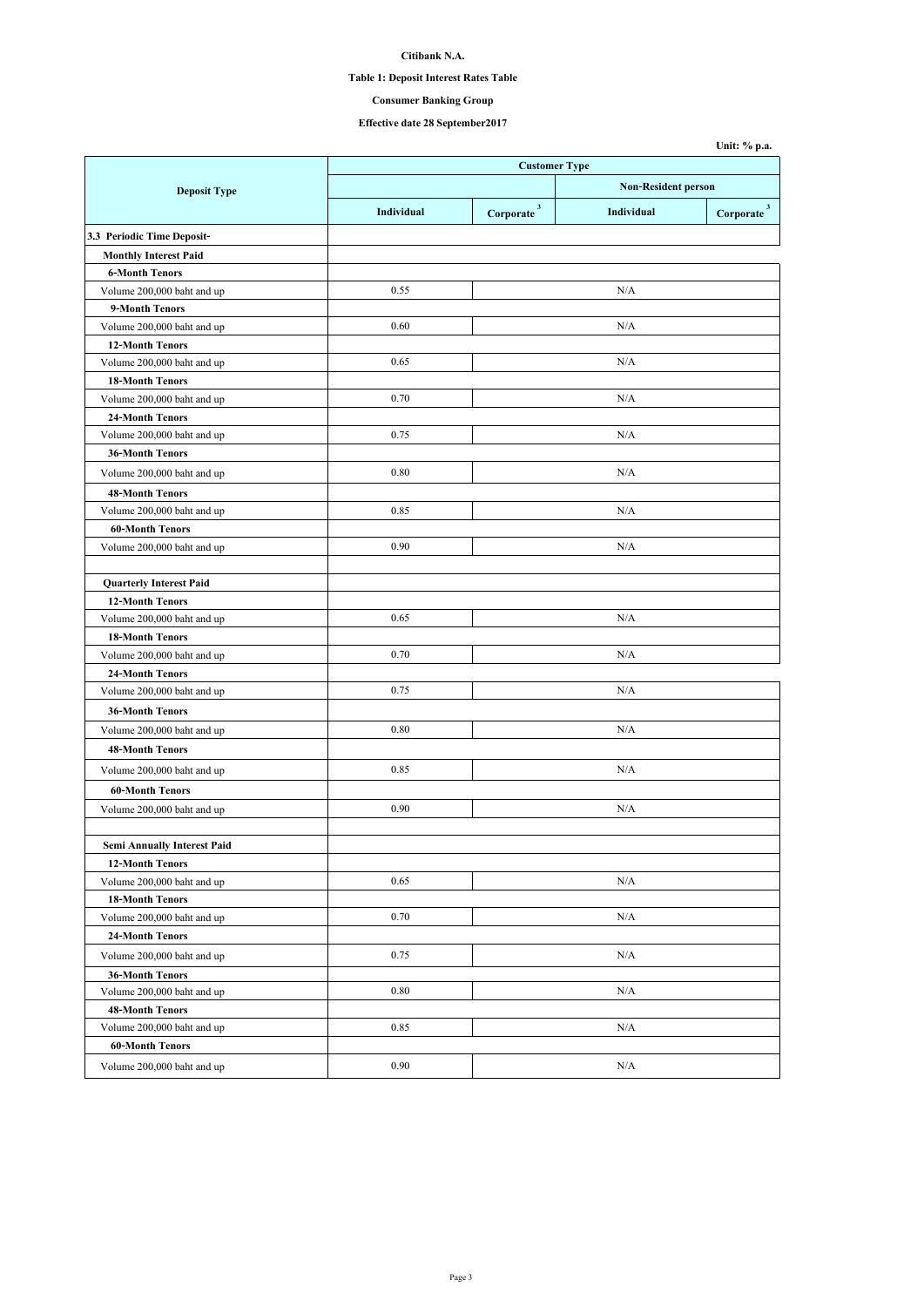## **Table 1: Deposit Interest Rates Table**

# **Consumer Banking Group**

|                               |                      |                |                            | Unit: % p.a.              |
|-------------------------------|----------------------|----------------|----------------------------|---------------------------|
|                               | <b>Customer Type</b> |                |                            |                           |
| <b>Deposit Type</b>           |                      |                | <b>Non-Resident person</b> |                           |
|                               | <b>Individual</b>    | 3<br>Corporate | Individual                 | $\mathbf{3}$<br>Corporate |
| <b>Annually Interest Paid</b> |                      |                |                            |                           |
| <b>24-Month Tenors</b>        |                      |                |                            |                           |
| Volume 200,000 baht and up    | 0.75                 |                | N/A                        |                           |
| 36-Month Tenors               |                      |                |                            |                           |
| Volume 200,000 baht and up    | 0.80                 |                | N/A                        |                           |
| <b>48-Month Tenors</b>        |                      |                |                            |                           |
| Volume 200,000 baht and up    | 0.85                 |                | N/A                        |                           |
| <b>60-Month Tenors</b>        |                      |                |                            |                           |
| Volume 200,000 baht and up    | 0.90                 |                | N/A                        |                           |
|                               |                      |                |                            |                           |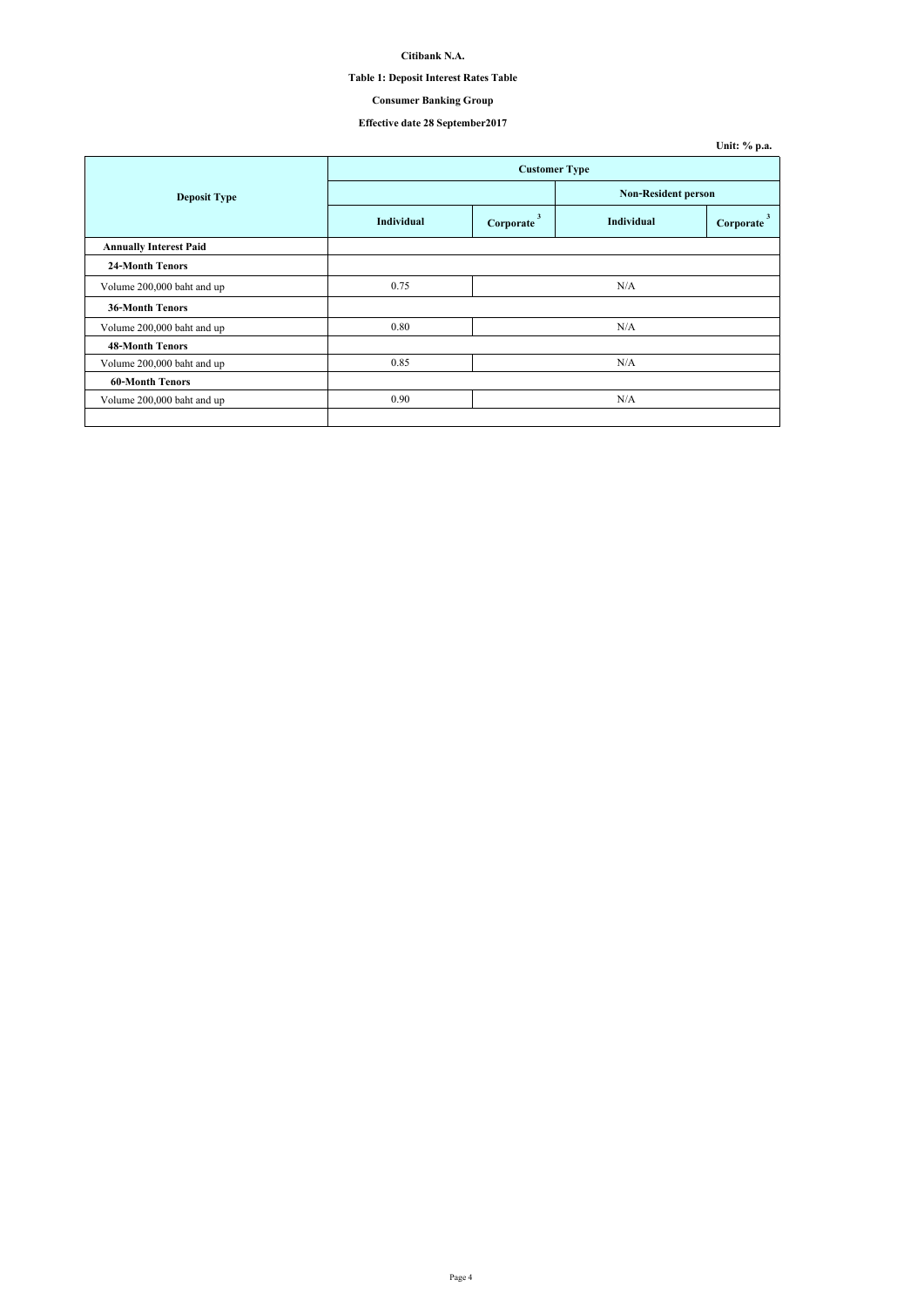### **Table 1: Deposit Interest Rates Table**

## **Consumer Banking Group**

|                                       |                      |                                      |                            | Unit: % p.a.                         |
|---------------------------------------|----------------------|--------------------------------------|----------------------------|--------------------------------------|
| <b>Deposit Type</b>                   | <b>Customer Type</b> |                                      |                            |                                      |
|                                       |                      |                                      | <b>Non-Resident person</b> |                                      |
|                                       | <b>Individual</b>    | $\overline{\mathbf{3}}$<br>Corporate | <b>Individual</b>          | $\overline{\mathbf{3}}$<br>Corporate |
| 3.4 Flexible Time Deposit Enhancement |                      |                                      |                            |                                      |
| Minimum opening account 200,000 Baht  |                      |                                      |                            |                                      |
| <b>3-Month Tenors</b>                 |                      |                                      |                            |                                      |
| Volume 200,000 baht and up            | 0.40                 |                                      | N/A                        |                                      |
| <b>6-Month Tenors</b>                 |                      |                                      |                            |                                      |
| Volume 200,000 baht and up            | 0.45                 |                                      | N/A                        |                                      |
| 9-Month Tenors                        |                      |                                      |                            |                                      |
| Volume 200,000 baht and up            | 0.50                 |                                      | N/A                        |                                      |
| <b>12-Month Tenors</b>                |                      |                                      |                            |                                      |
| Volume 200,000 baht and up            | 0.55                 |                                      | N/A                        |                                      |
| <b>18-Month Tenors</b>                |                      |                                      |                            |                                      |
| Volume 200,000 baht and up            | 0.60                 |                                      | N/A                        |                                      |
| <b>24-Month Tenors</b>                |                      |                                      |                            |                                      |
| Volume 200,000 baht and up            | 0.65                 |                                      | N/A                        |                                      |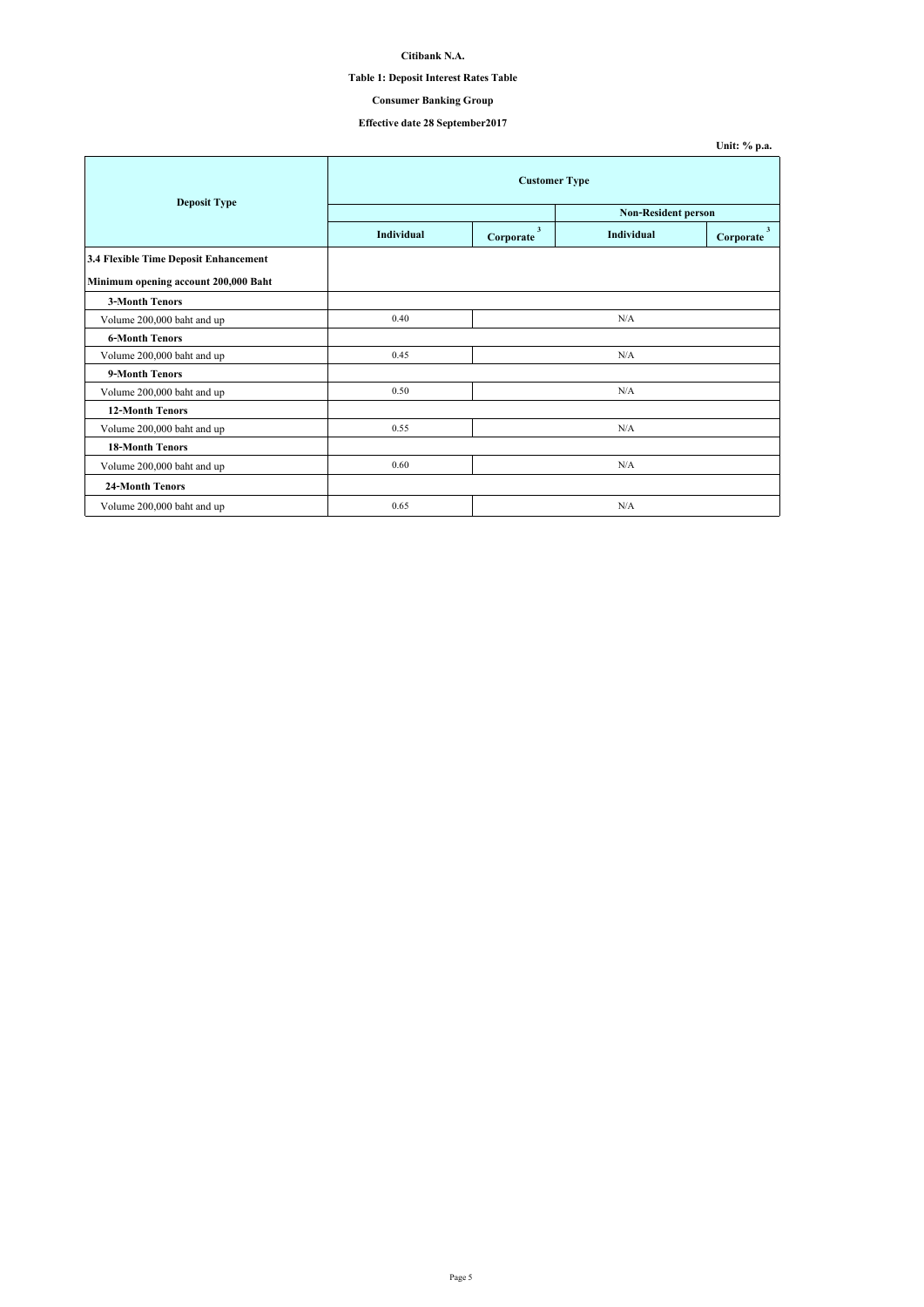### **Table 1: Deposit Interest Rates Table**

#### **Consumer Banking Group**

#### **Effective date 28 September2017**

#### **Remark :**

#### **Terms and conditions for interest payment.**

- o This table is only for Consumer banking
- Saturday Sunday with the deposit in cash via Cash Deposit Machine as the bank does not provide Teller Counter services, or in case the customer deposit in cheque, Citibank will post the ledger and start to calculate the interest for the mentioned amount on the next business day of the normal banking days on Monday - Friday. In case of the deposit in cheque, the amount will be effective only if the cheque is completely cleared. o For the case that customer opens Current Account or Savings Account, which are the accounts that Citibank specially services on
- o In case of withdrawal before maturity for Normal Time Deposit, Periodic Time Deposit and Flexible Time Deposit Enhancement,
- the interest rate will pay according to the condition, or subject to Management Approvals.
- o Terms and conditions for Normal Time Deposit and Periodic Time deposit in case of withdrawal before maturity are as followings:
	- o Deposit length of less than 3 months: No interest payment.
	- o Deposit length of 3 months or more: Citibank will pay interest, based on savings account interest rate on the withdrawal date, but not more than 1% p.a. For accounts with periodic interest payment, Citibank will deduct the excess interest rates paid from the principal amount.
	- o Interest payments are exempted for corporate accounts with withdrawals before the time deposit maturity.
- o Interest rate calculations for time deposits are based on non-accumulated interest calculations.
- o For non-resident THB accounts, Citibank will not pay interest rates for all THB saving accounts.
- o For non-resident THB accounts, Citibank will open only Normal Time deposit accounts with 6-month tenors or longer.
- o For Savings Plus accounts, the T&C are the same and referred to the Normal Savings account with effect from 23 July 2012 and onwards, following the terms and conditions on the account opening date.
- o For Online Time Deposit opening, it means that you have reviewed and decided to open this Time Deposit and allowed Citibank to refer to your account opening documents and signature from your existing current account or saving account as reference and evidence for opening this Time Deposit with no exception.
- o Opening of Time Deposit online transaction is available 24 hours. However, the online transaction that has been made after 10:00 p.m. of business days or the online transaction that has been made on weekends or on public holidays will be treated as the transaction with the quoted interest rate of the next business day transaction.
- o Terms and Conditions for Flexible Time Deposit Enhancement are as followings:
	- o To enable the facility to partially withdraw cash through remote channel, customer is required to open new savings account.
	- o For the partial withdrawal within 1 month from deposit date, zero percent interest rates will be given.
	- o For partial withdrawal after 1 month or longer, will receive early break interest rate of normal savings interest rate on the withdrawn date.
	- The remaining balance at maturity earns originally agreed interest rate.

o The aforementioned provisions of Flexible Time Deposit Enhancement are as informed which will be effective as follows:

 (a) on May13, 2009 with respect to the customers who open an Flexible Time Deposit Enhancement Account from May 13, 2009 onwards; and (b) on June 13, 2009 with respect to the customers who opened an Flexible Time Deposit Enhancement Account before May 13, 2009 whose accounts are matured and renewed/rolled over from June 13, 2009 onwards.

o Terms and conditions for Non-resident baht accounts

o Principals and interests are not under a blanket guaranteed by Deposit Protection Agency Act B.E.2551 which is effective

August 11, 2008.

**Unit: % p.a.**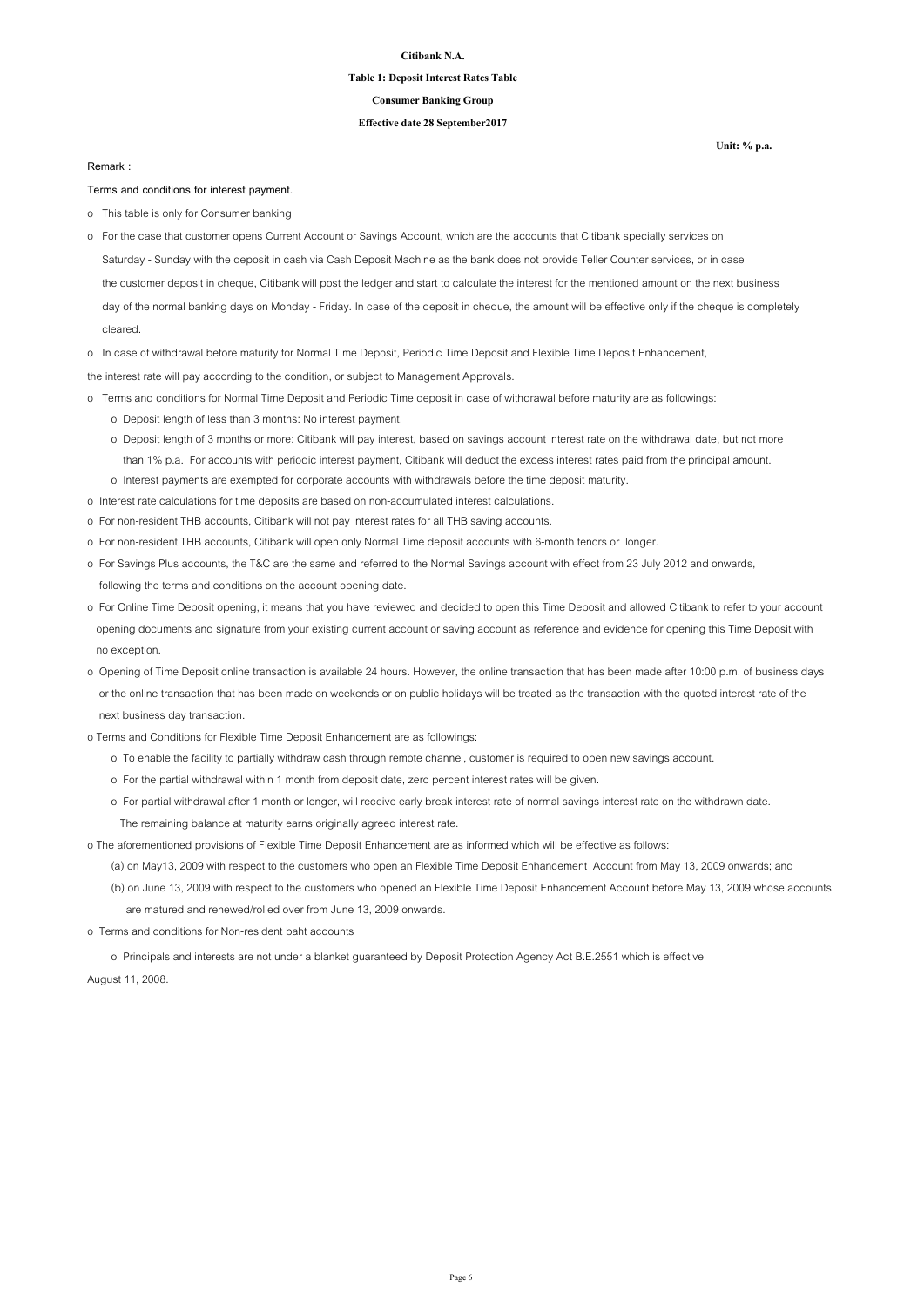### **Table 1: Deposit Interest Rates Table**

**Consumer Banking Group**

#### **Effective date 28 September2017**

**Unit: % p.a.**

#### **Other Terms and Conditions**

1.Citigold customers are customers who have sum of Deposit and Investment balance 5 million baht and up. However, Citibank reserves the right to cancel Citigold membership in case that customers have total balance lower than 5 million baht for 12 consecutive months according to Citibank conditions. 2. Citi Priority customers are customers who have sum of Deposit and Investment balance 1 million baht and up. However, Citibank reserves the right to cancel Citi Priority membership in case that customers have total balance lower than 1 million baht for 12 consecutive months according to Citibank 3. Citibanking customers are customers who have sum of Deposit and Investment balance less than 1,000,000 baht. This includes all Citibank and Citigroup staff who have sum of Deposit and Investment balance less than 1,000,000 baht.

4. Corporate customers are corporate that open accounts with Consumer Banking Group and have sum of Deposit and Investment balance 1,000,000 baht and up.

5. All Citibank customers will be eligible for interest rate on this Interest Rates Table and will be eligible for additional special rate no more than 0.75% p.a. The special interest is subject to customer's asset under management amount and bank management approval. The mentioned special rate does not apply to auto rollover Time deposit and all types of Saving accounts.

6. Volume is total deposit balance of customers and their relatives on a same day.

7. Citibank may offer gifts to new customers and on the anniversary program. Annual gifts may be given to all existing customers who eligible to the program under terms and conditions which will be announced and informed to the customers accordingly.

8. Citibank reserves the right to change conditions and interest rates as appropriate which will be in line with economic situation. Citibank will announce for the changes accordingly.

**Authorized Signature…………………….**

**(Don Charnsupharindr ) SVP, Retail Banking Head**

**Announcement date 28 September 2017**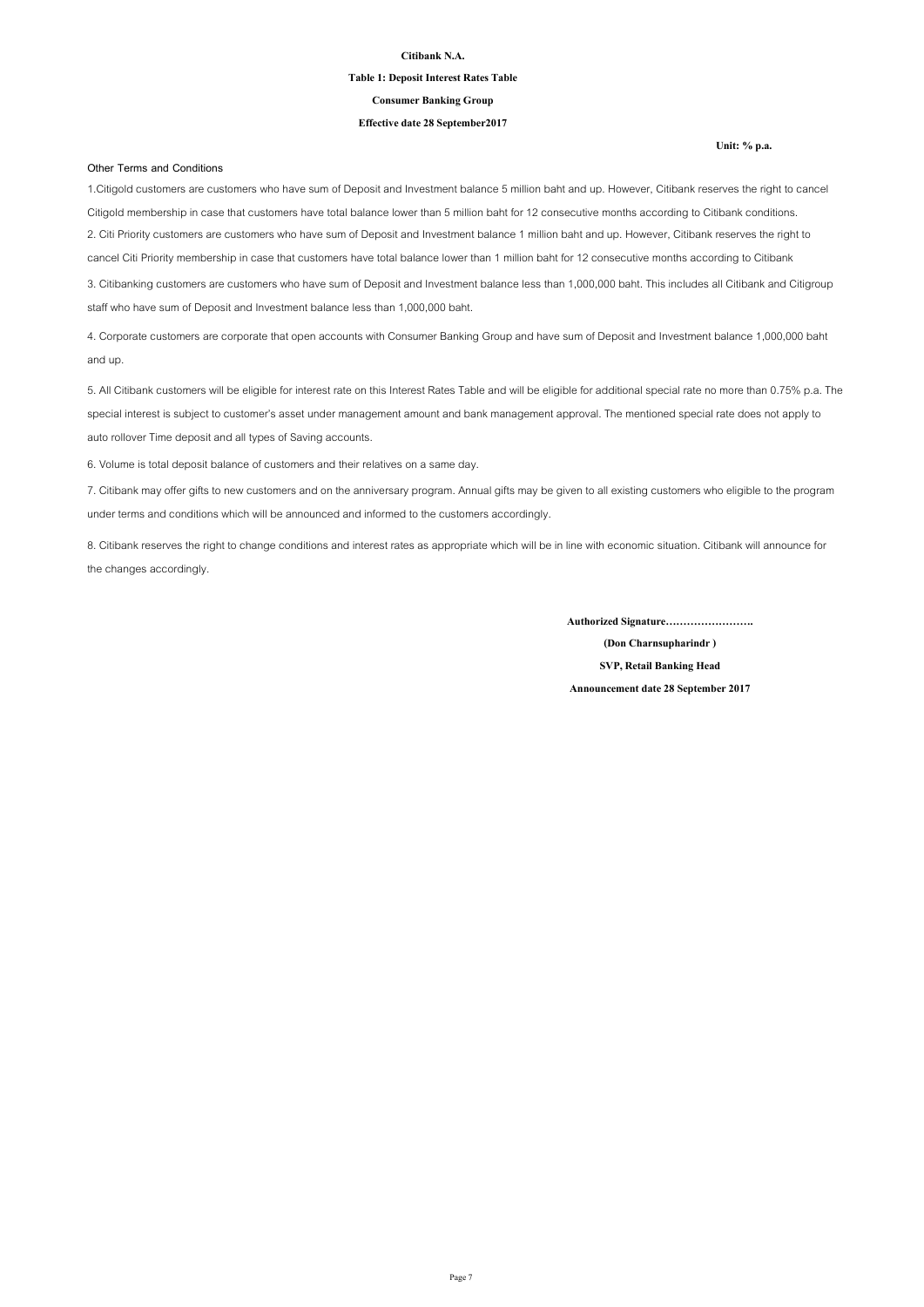| Citibank N.A.                                          |                                    |      |              |  |  |
|--------------------------------------------------------|------------------------------------|------|--------------|--|--|
| $\mathbf{I}$<br><b>Table 2: Lending Interest Rates</b> |                                    |      |              |  |  |
|                                                        | <b>Consumer Banking Group</b>      |      |              |  |  |
|                                                        | Effective date 28 September 2017   |      |              |  |  |
|                                                        |                                    |      | Unit: % p.a. |  |  |
|                                                        | <b>A. Reference Interest Rates</b> |      |              |  |  |
| 1. Minimum Loan Rate                                   | <b>MLR</b>                         | 7.00 |              |  |  |
| 2. Minimum Overdraft Rate                              | <b>MOR</b>                         | N/A  |              |  |  |
| 3. Minimum Retail Rate                                 | <b>MRR</b>                         | N/A  |              |  |  |
| 4. Others (Temporary Overdraft Rate)                   |                                    | 7.25 |              |  |  |
|                                                        |                                    |      | Unit: % p.a. |  |  |

| <b>B. Maximum Interest Rates</b>                                     |                                 |                                               |                                     |                                  |
|----------------------------------------------------------------------|---------------------------------|-----------------------------------------------|-------------------------------------|----------------------------------|
| B(1) Consumer Loan                                                   | <b>Personel Loan</b>            |                                               |                                     | <b>Overdraft with Collateral</b> |
|                                                                      | <b>With Collateral</b>          | <b>Without Collateral</b>                     | <b>Housing Loan</b>                 |                                  |
|                                                                      | MLR-0.50% $^{27}$ (Currently is |                                               | MLR-0.50% $^{27}$ (Currently is     | 5.50                             |
| 5. Ceiling Rate<br>N/A<br>equal to $6.50\%$ )<br>equal to $6.50\%$ ) |                                 |                                               |                                     |                                  |
| 6. Maximum Default Interest Rate                                     | 4/<br>15.00                     | N/A                                           | 4/<br>15.00                         | N/A                              |
|                                                                      |                                 |                                               |                                     |                                  |
| B(2) Commercial Loan                                                 | Overdraft                       | Short Term $\left(\leq 1$ Year) <sup>3/</sup> | Long Term $(>1$ Year) <sup>3/</sup> |                                  |
| 7. Ceiling Rate                                                      | N/A                             | 20.99                                         | 20.99                               |                                  |

 **Remark:**

**1/ Exclude the type of credits in which BOT has stipulated the specific criteria.**

**2/ Ceiling rate for Housing Loan approved before year 2011 is 20.32%**

**3/ Product not being offered currently**

**4/ Maximum default interest rate for Housing Loan approved before year 2011 is 45.63%**

8. Maximum Default Interest Rate N/A 20.99 20.99

**Authorized Signature………………………………….**

 **(Don Charnsupharindr )**

 **SVP, Retail Banking Head**

**Announcement date 28 September 2017**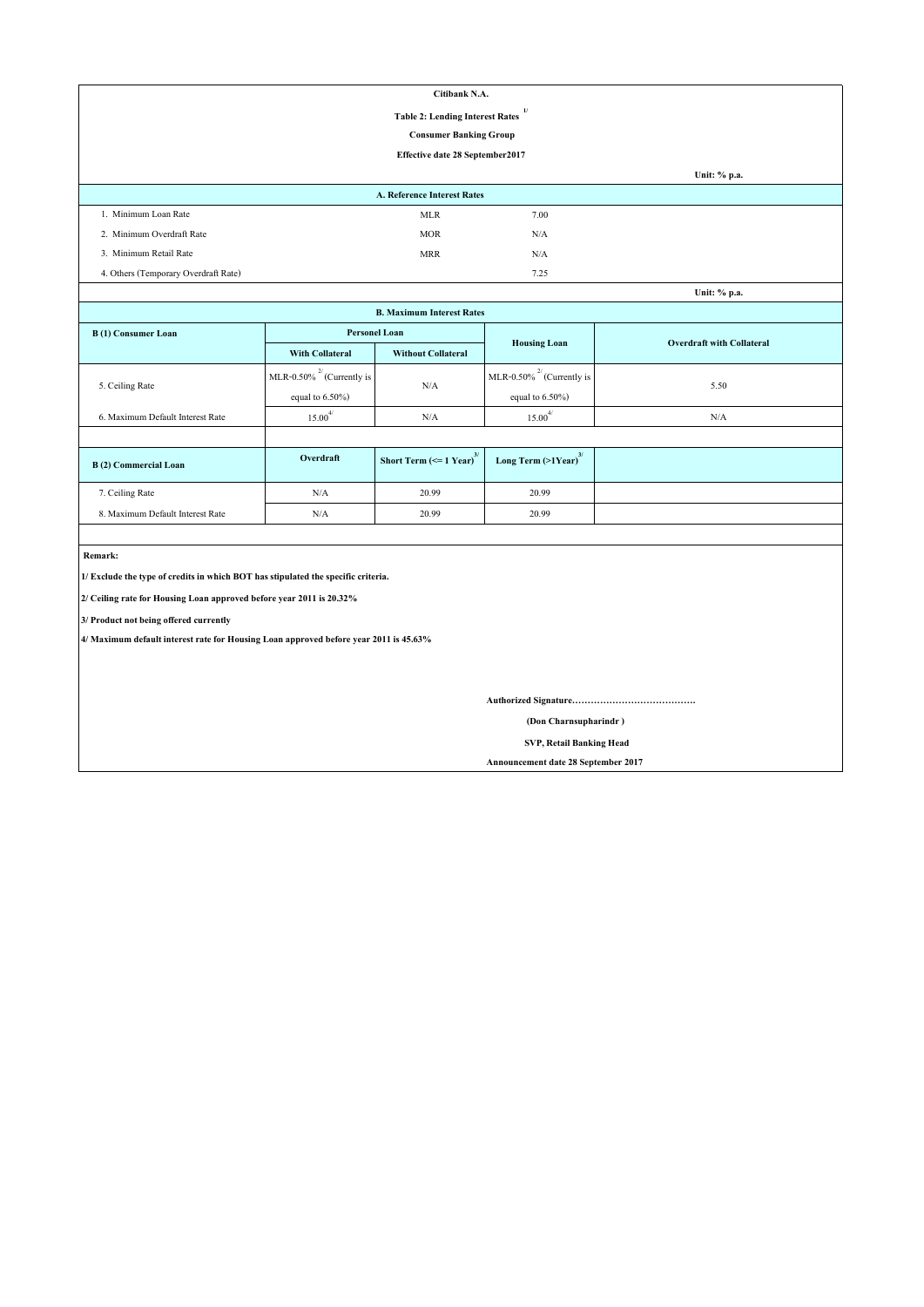|                                                                    |                                   | Citibank N.A.                                                                     |                                                             |           |
|--------------------------------------------------------------------|-----------------------------------|-----------------------------------------------------------------------------------|-------------------------------------------------------------|-----------|
|                                                                    |                                   | Table 3: Fees/ Charges and Penalty Related to Deposit and Lending and Others Fees |                                                             |           |
|                                                                    |                                   | <b>Consumer Banking Group</b>                                                     |                                                             |           |
|                                                                    |                                   |                                                                                   |                                                             |           |
|                                                                    |                                   | Effective date 28 September2017                                                   |                                                             |           |
| A. Fee related to Deposit <sup>3/</sup>                            |                                   | <b>Unit: THB</b>                                                                  | $4/$<br>Remark                                              |           |
| 1. Below minimum balance account service fee                       | Citigold customer: No charge      |                                                                                   |                                                             |           |
| (Account maintenance fee for accounts with outstanding balance     | Citi Priority customer: No charge |                                                                                   | In the case of average balance of total accounts lower than |           |
| below the required amount)                                         |                                   | Citibanking customer: 300 baht/customer/month (charges quarterly)                 | 200,000 baht for Citibanking customer                       |           |
|                                                                    |                                   |                                                                                   |                                                             |           |
| <b>B.</b> Fee related to Lending                                   |                                   | <b>Unit: THB</b>                                                                  |                                                             |           |
| B (1) Consumer Loan: Actual and reasonable expenses                |                                   | <b>Personal Loan</b>                                                              | <b>Housing Loan</b>                                         | Remark    |
|                                                                    | <b>With Collateral</b>            | <b>Without Collateral</b>                                                         |                                                             |           |
| 1. Expenses paid to government authorities i.e.,                   |                                   |                                                                                   |                                                             |           |
|                                                                    | 0.05% of loan amount or           |                                                                                   | 0.05% of loan amount or maximum                             |           |
| 1) Stamp duty                                                      |                                   | N/A                                                                               |                                                             |           |
|                                                                    | maximum 10,000 baht               |                                                                                   | 10,000 baht                                                 |           |
|                                                                    |                                   |                                                                                   |                                                             |           |
| 2) Mortgage Registration Fee                                       | 1% of the loaned amount or        | N/A                                                                               | 1% of the loaned amount or                                  |           |
|                                                                    | maximum 200,000 baht              |                                                                                   | maximum 200,000 baht                                        |           |
| 2. Expenses paid to the third or external parties i.e.,            |                                   |                                                                                   |                                                             |           |
| In general case                                                    |                                   |                                                                                   |                                                             |           |
| 1) Credit Bureau search fee                                        | N/A                               | N/A                                                                               | N/A                                                         |           |
| 2) Collateral Appraisal expenses                                   | Maximum 4,000 baht                | N/A                                                                               | Maximum 4,000 baht                                          |           |
|                                                                    | Rate subject to insurance         |                                                                                   |                                                             |           |
| 3) Insurance premium                                               | company                           | N/A                                                                               | Rate subject to insurance company                           |           |
| 4) Payment fee through other counters/ channels                    |                                   | N/A                                                                               |                                                             |           |
| (Bangkok Metropolitan area and Greater bangkok charge per          |                                   |                                                                                   |                                                             |           |
| transaction / upcountry charge per transaction (actual costs))     |                                   |                                                                                   |                                                             |           |
| Citibank N.A.                                                      | Free                              |                                                                                   | Free                                                        |           |
| <b>Bangkok Bank</b>                                                | 20 baht/ 35 baht                  |                                                                                   | 20 baht/ 35 baht                                            |           |
| Thai Military Bank                                                 | 20 baht/ 35 baht                  |                                                                                   | 20 baht/ 35 baht                                            |           |
| Bank of Ayudhya                                                    | 20 baht/ 35 baht                  |                                                                                   | 20 baht/ 35 baht                                            |           |
| Krung Thai Bank                                                    | 25 baht/25 baht                   |                                                                                   | 25 baht/25 baht                                             |           |
| Kasikorn Bank                                                      | 25 baht/ 35 baht                  |                                                                                   | 25 baht/ 35 baht                                            |           |
| Siam Commercial Bank                                               | 25 baht/ 40 baht                  |                                                                                   | 25 baht/ 40 baht                                            |           |
| In default case                                                    |                                   |                                                                                   |                                                             |           |
| 1) Returned Cheque fee (other commercial banks)                    |                                   | N/A                                                                               |                                                             |           |
| 2) Fee for insufficient fund (In case of payment by debiting from  |                                   |                                                                                   |                                                             |           |
| the account of other commercial banks)                             |                                   | N/A                                                                               |                                                             |           |
|                                                                    |                                   |                                                                                   |                                                             |           |
|                                                                    |                                   |                                                                                   |                                                             |           |
| 3) Debt Collection Expenses                                        | 100 baht/billing cycle            | N/A                                                                               | 100 baht/billing cycle                                      |           |
|                                                                    |                                   |                                                                                   |                                                             |           |
| 3. Operating cost of commercial bank                               |                                   |                                                                                   |                                                             |           |
| In general case                                                    |                                   |                                                                                   |                                                             |           |
| 1) Collateral Appraisal expenses                                   | N/A                               | N/A                                                                               | N/A                                                         |           |
|                                                                    |                                   |                                                                                   |                                                             |           |
| 2) Fee for a new statement requested (for the second copy or more) | N/A                               | N/A                                                                               | N/A                                                         |           |
| 3) Loan processing fee                                             | No charge                         | N/A                                                                               | No charge                                                   |           |
| In default case                                                    |                                   |                                                                                   |                                                             |           |
| 3) Debt Collection Expenses                                        |                                   | N/A                                                                               |                                                             |           |
| B(2) Commerical Loan: Actual and reasonable expense                |                                   | Overdraft                                                                         |                                                             | Remark    |
| 1. N/A                                                             |                                   | N/A                                                                               |                                                             | $\rm N/A$ |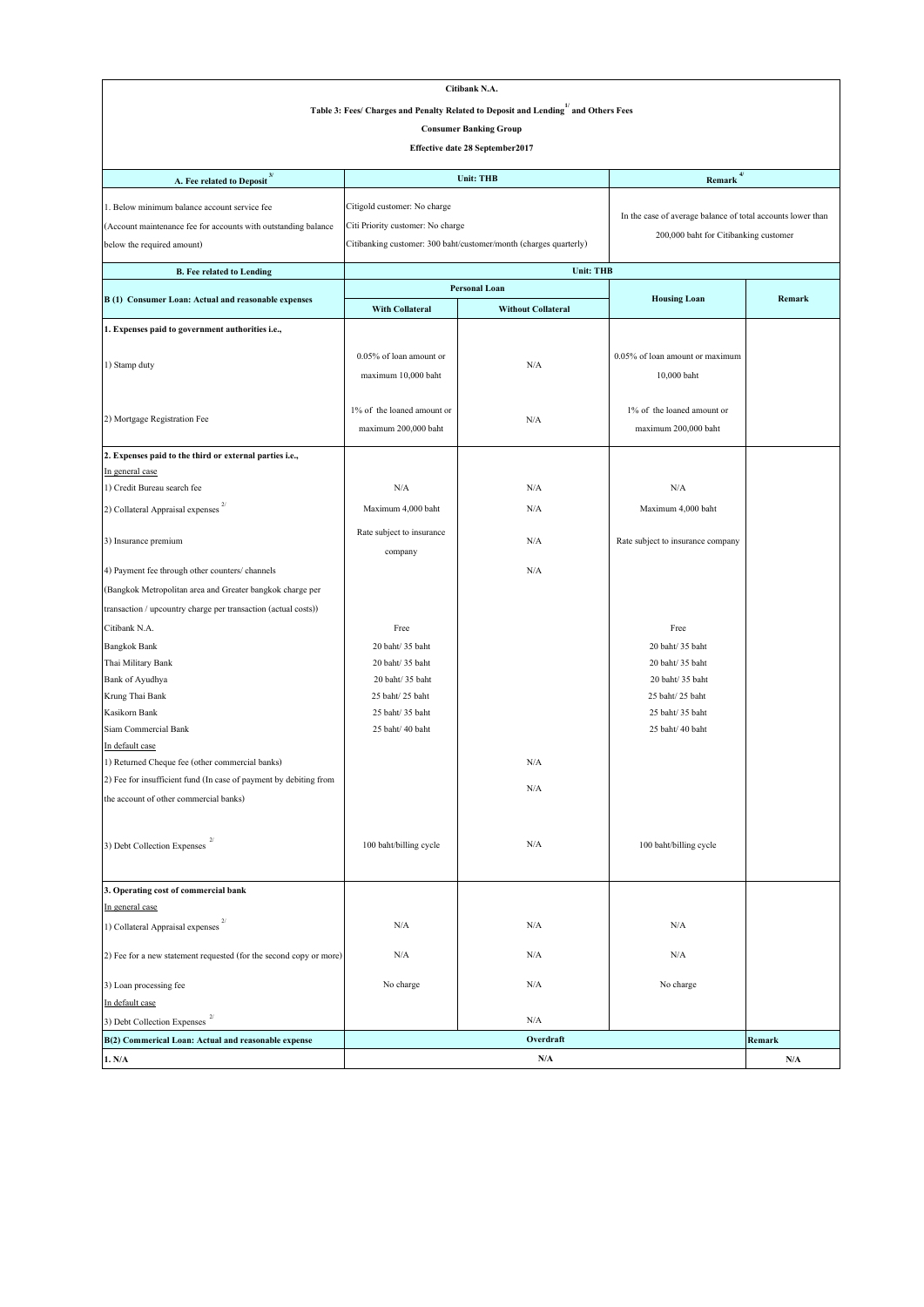| C. Other fees                              | Unit: $THB$ <sup>5/</sup>                                                 | Remark                                                          |
|--------------------------------------------|---------------------------------------------------------------------------|-----------------------------------------------------------------|
| 1. Cheque book                             | 1 whole book (30 cheques) is 450 Baht (15 baht per cheque)                |                                                                 |
|                                            | Citigold customer: No charge                                              |                                                                 |
|                                            | Citi Priority customer: 25 baht per cheque                                | For non-customer, only allow buying Manager Cheque with         |
| 2. Manager Cheque                          | Citibanking customer: 25 baht per cheque                                  | customer's cheque                                               |
|                                            | Non-customer: 100 baht per cheque                                         |                                                                 |
|                                            | Citigold customer: No charge                                              |                                                                 |
| 3. Stop payment cheque                     | Citi Priority customer: No charge                                         | The whole cheque book will be charged 1,000 baht maximum        |
|                                            | Citibanking customer: 200 baht per instruction.                           |                                                                 |
|                                            | Citigold customer: No charge                                              |                                                                 |
| 4. Stop payment Draft                      | Citi Priority customer: No charge                                         | Additional fee of US\$ 5 or more from receipient banks to every |
|                                            | Citibanking customer: 200 baht per instruction                            | customers                                                       |
|                                            | Non-customer: 200 baht per instruction                                    |                                                                 |
| 5. Return cheque/ draft                    | 0.0625% of cheque amount with minimum 200 baht                            | Additional charge for Draft may apply                           |
|                                            | Citigold customer: 0.5% Min100- Max 2,500 baht                            | Duty stamp 3 baht/ cheque                                       |
|                                            | Citi Priority customer: 1% Min200- Max 5,000 baht                         | If customer present off-us Cheque Overseas, customer must       |
| 6. Bill for Collection (BFC)               | Citibanking customer: 1% Min200- Max 5,000 baht                           | hold Citibank Account in Thailand                               |
|                                            | Non-customer: 2% Min1,000- Max 5,000 baht                                 | if Customer Present On-us Cheque Overseas, Customer do not      |
|                                            |                                                                           | have to hold Citibank account in Thailand                       |
|                                            | Citigold customer: 0.5% Min100- Max 2,500 baht                            |                                                                 |
| 7. Clean Bill Purchase                     | Citi Priority customer: 1% Min200- Max 5,000 baht                         | Duty stamp 3 baht/ cheque                                       |
|                                            | Citibanking customer: 1% Min200- Max 5,000 baht                           |                                                                 |
|                                            | Non-customer: 2% Min1,000- Max 5,000 baht<br>Citigold customer: No charge |                                                                 |
|                                            | Citi Priority customer: No charge                                         |                                                                 |
| 8. Gosi Draft Encashment                   | Citibanking customer: No charge                                           |                                                                 |
|                                            | Non-customer: US\$20.00 for amount over US\$50.00                         |                                                                 |
|                                            | 1% for amount below or equal to US\$50.00                                 |                                                                 |
| 9. Traveler Cheque Encashment              |                                                                           |                                                                 |
| Citicorp T/C by Citibank customer          | No charge                                                                 | Limit encash US\$10,000                                         |
| Citicorp T/C & non Citibank customer       | No charge                                                                 | Limit encash US\$3,000                                          |
| - Com. in lieu of exchange (FAF)           | Citigold customer: 0.125% Min150 baht                                     | Charged in addition to normal fees                              |
|                                            | Citi Priority customer: 0.125% Min150 baht                                |                                                                 |
|                                            | Citibanking customer: 0.25% Min300 baht                                   |                                                                 |
|                                            | Non-customer: 0.25% Min300 baht                                           |                                                                 |
| 10. CitiGold Cross Border Check Encashment | US\$25.00                                                                 | Use daily exchange rate                                         |
|                                            | Citigold customer: No charge                                              |                                                                 |
| 11. Copy of cheque paid                    | Citi Priority customer: No charge                                         |                                                                 |
|                                            | Citibanking customer: 100 baht or equivalent                              |                                                                 |
|                                            | Citigold customer: No charge                                              |                                                                 |
| 12. Confirmation letter                    | Citi Priority customer: 200 baht                                          |                                                                 |
|                                            | Citibanking customer: 200 baht                                            |                                                                 |
|                                            | Citigold customer: No Entrance Fee                                        |                                                                 |
|                                            | No Annual Fee                                                             |                                                                 |
|                                            | Re-issue Fee 200 baht/card*                                               |                                                                 |
|                                            | Citi Priority customer: No Entrance Fee                                   |                                                                 |
| 13. ATM Fee                                | No Annual Fee                                                             | *Fee waived until Dec 31, 2018                                  |
|                                            | Re-issue Fee 200 baht/card*                                               |                                                                 |
|                                            | Citibanking customer: No Entrance Fee                                     |                                                                 |
|                                            | No Annual Fee                                                             |                                                                 |
|                                            | Re-issue Fee 200 baht/card*                                               |                                                                 |
|                                            | Citigold customer: No charge                                              |                                                                 |
| 14. ATM Withdrawal Fee                     | Citi Priority customer: No charge                                         | *Apply to overseas non-Citi ATM card                            |
|                                            | Citibanking customer: No charge                                           |                                                                 |
|                                            | Non-customer*: 220 baht / transaction                                     |                                                                 |
| 15. ATM Transfer (domestic ORFT)           | 25 baht per transaction for amount 1-10,000 baht                          |                                                                 |
|                                            | 35 baht per transaction for amount 10,001-50,000 baht                     |                                                                 |
| 16. Internal Funds Transfer Fee            | No charge                                                                 |                                                                 |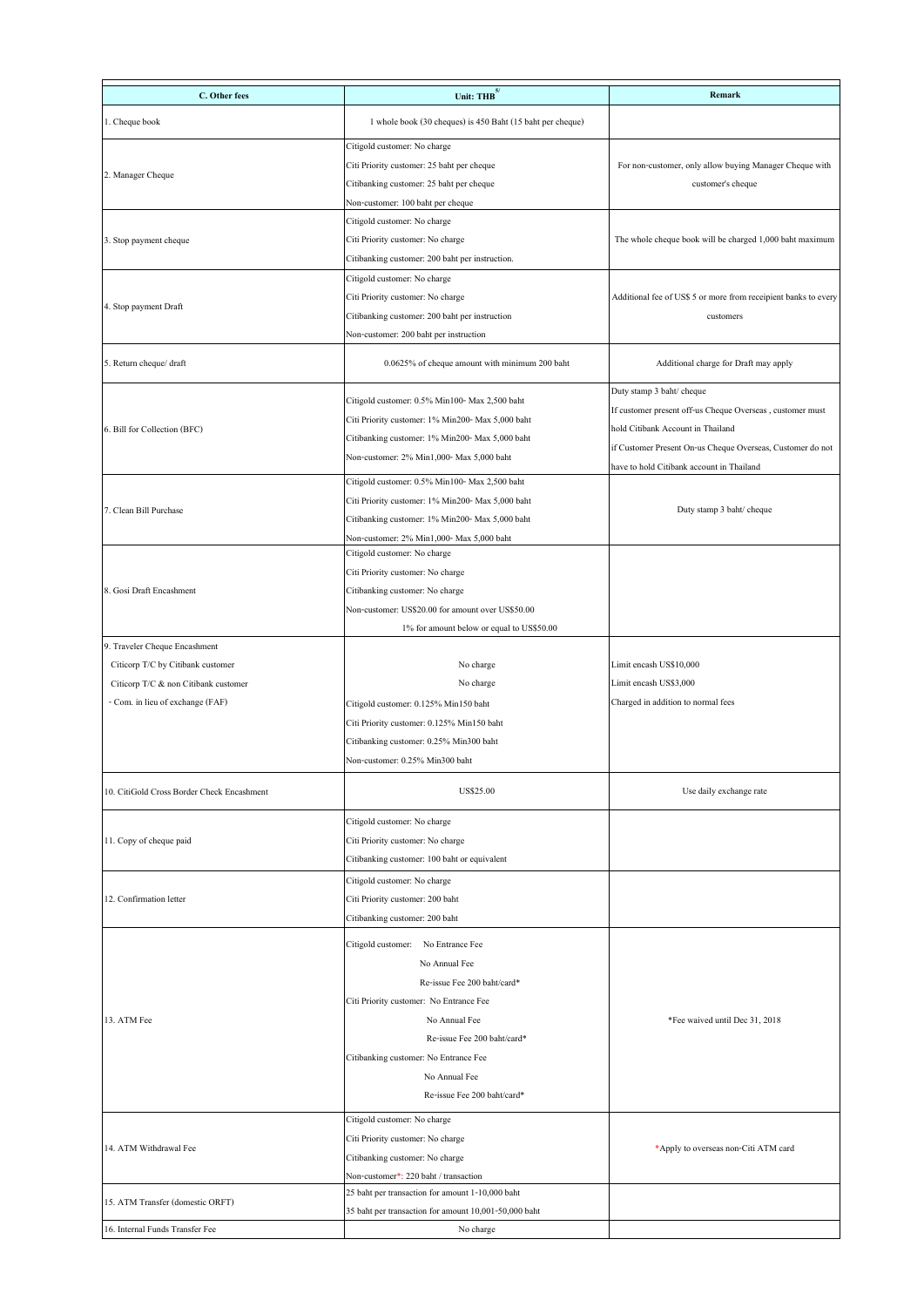| 17. BahtNet Transfer Fee                                                                                                                                                                                                                     | 150 baht                                                                                                                |                                                              | Additional 100 baht charged by recipient bank<br>Additional 10 baht for every 10,000 baht if transfer to account<br>outside Bangkok and greater Bangkok |  |
|----------------------------------------------------------------------------------------------------------------------------------------------------------------------------------------------------------------------------------------------|-------------------------------------------------------------------------------------------------------------------------|--------------------------------------------------------------|---------------------------------------------------------------------------------------------------------------------------------------------------------|--|
|                                                                                                                                                                                                                                              | 50 baht per transaction for the amount 1-10,000 baht                                                                    |                                                              |                                                                                                                                                         |  |
|                                                                                                                                                                                                                                              | 60 baht per transaction for the amount 10,001-20,000 baht                                                               |                                                              |                                                                                                                                                         |  |
|                                                                                                                                                                                                                                              | 70 baht per transaction for the amount 20,001-30,000 baht                                                               |                                                              |                                                                                                                                                         |  |
|                                                                                                                                                                                                                                              | 80 baht per transaction for the amount 30,001-40,000 baht                                                               |                                                              |                                                                                                                                                         |  |
| 18. Counter ORFT (domestic transfer)                                                                                                                                                                                                         | 90 baht per transaction for the amount 40,001-50,000 baht                                                               |                                                              |                                                                                                                                                         |  |
|                                                                                                                                                                                                                                              | 100 baht per transaction for the amount 50,001-65,000 baht                                                              |                                                              |                                                                                                                                                         |  |
|                                                                                                                                                                                                                                              | 110 baht per transaction for the amount 65,001-80,000 baht                                                              |                                                              |                                                                                                                                                         |  |
|                                                                                                                                                                                                                                              | 120 baht per transaction for the amount 80,001-100,000 baht                                                             |                                                              |                                                                                                                                                         |  |
|                                                                                                                                                                                                                                              |                                                                                                                         |                                                              |                                                                                                                                                         |  |
|                                                                                                                                                                                                                                              | Citigold*: No charge<br>Citipriority*: No charge                                                                        |                                                              |                                                                                                                                                         |  |
| 19. PromptPay Credit Transfer                                                                                                                                                                                                                | Citibanking: No charge for the amount less than 5,000 baht                                                              | *No charge for Citigold and Citipriority customers with Citi |                                                                                                                                                         |  |
|                                                                                                                                                                                                                                              | 2 baht per transaction for the amount 5,001 - 30,000 baht                                                               | PromptPay account                                            |                                                                                                                                                         |  |
|                                                                                                                                                                                                                                              | 5 baht per transaction for the amount 30,001 - 100,000 baht<br>10 baht per transaction for the amount 100,001 and above |                                                              |                                                                                                                                                         |  |
|                                                                                                                                                                                                                                              |                                                                                                                         |                                                              |                                                                                                                                                         |  |
|                                                                                                                                                                                                                                              | Citigold customer: No charge                                                                                            |                                                              |                                                                                                                                                         |  |
| 20. Standing Instruction                                                                                                                                                                                                                     | Citi Priority customer: No charge                                                                                       | No charge for transaction via Citibank online                |                                                                                                                                                         |  |
|                                                                                                                                                                                                                                              | Citibanking customer: 25 baht per transaction                                                                           |                                                              |                                                                                                                                                         |  |
|                                                                                                                                                                                                                                              | Citigold customer: No charge                                                                                            |                                                              |                                                                                                                                                         |  |
| 21. Combined Statement Request                                                                                                                                                                                                               | Citi Priority customer: No charge                                                                                       | Limit to no more than 6 months piror. Statement less than 1  |                                                                                                                                                         |  |
|                                                                                                                                                                                                                                              | Citibanking customer: 100 baht per month                                                                                | month count as 1 month.                                      |                                                                                                                                                         |  |
| 22. Inactive account fee                                                                                                                                                                                                                     | No charge                                                                                                               |                                                              |                                                                                                                                                         |  |
| 23. Courier charge                                                                                                                                                                                                                           | 500 baht or US\$ equivalent per instruction                                                                             |                                                              |                                                                                                                                                         |  |
| 24. Rental Fee for safe deposit box                                                                                                                                                                                                          |                                                                                                                         |                                                              |                                                                                                                                                         |  |
| Size $S = 4*10*23.5$                                                                                                                                                                                                                         | 1,900 baht/year                                                                                                         |                                                              |                                                                                                                                                         |  |
| Size $M = 8*10*23.5$                                                                                                                                                                                                                         | 3,300 baht/year                                                                                                         | Key deposit 2,500 baht                                       |                                                                                                                                                         |  |
| Size $L = 8*16*23.5$                                                                                                                                                                                                                         | 4,900 baht/year                                                                                                         | For new customer, this service is available only to Citigold |                                                                                                                                                         |  |
| Size $XL = 16*16*23.5$                                                                                                                                                                                                                       | 6,900 baht/year                                                                                                         | customers                                                    |                                                                                                                                                         |  |
|                                                                                                                                                                                                                                              | (Effective January 03, 2013)                                                                                            |                                                              |                                                                                                                                                         |  |
| 25. IBSS services                                                                                                                                                                                                                            | Citigold customer: No charge                                                                                            |                                                              |                                                                                                                                                         |  |
| Emergency cash withdrawal service for Citibank customer                                                                                                                                                                                      | Citi Priority customer: No charge                                                                                       | Deducted from amount to be paid (deducted upfront)           |                                                                                                                                                         |  |
| worldwide                                                                                                                                                                                                                                    | Citibanking customer: US\$ 25.00                                                                                        |                                                              |                                                                                                                                                         |  |
|                                                                                                                                                                                                                                              | Citigold customer: No Entrance Fee<br>Annual Fee 300 baht/card*                                                         |                                                              |                                                                                                                                                         |  |
|                                                                                                                                                                                                                                              | Re-issue Fee 200 baht/card*                                                                                             |                                                              |                                                                                                                                                         |  |
|                                                                                                                                                                                                                                              | Citi Priority customer: No Entrance Fee                                                                                 |                                                              |                                                                                                                                                         |  |
| 26. Debit card Fee                                                                                                                                                                                                                           | Annual Fee 300 baht/card*                                                                                               | *Fee waived until Dec 31, 2018                               |                                                                                                                                                         |  |
|                                                                                                                                                                                                                                              | Re-issue Fee 200 baht/card*                                                                                             |                                                              |                                                                                                                                                         |  |
|                                                                                                                                                                                                                                              | Citibanking customer: No Entrance Fee                                                                                   |                                                              |                                                                                                                                                         |  |
|                                                                                                                                                                                                                                              | Annual Fee 300 baht/card*                                                                                               |                                                              |                                                                                                                                                         |  |
|                                                                                                                                                                                                                                              | Re-issue Fee 200 baht/card*                                                                                             |                                                              |                                                                                                                                                         |  |
|                                                                                                                                                                                                                                              |                                                                                                                         |                                                              |                                                                                                                                                         |  |
| 27. Foreign Transaction Fee                                                                                                                                                                                                                  | 2.5% on Debit Card spending (including cash withdrawal) in foreign<br>currency                                          |                                                              |                                                                                                                                                         |  |
|                                                                                                                                                                                                                                              |                                                                                                                         |                                                              |                                                                                                                                                         |  |
| D. Penalty related to Housing Loan                                                                                                                                                                                                           | Penalty (%)                                                                                                             |                                                              | Remark                                                                                                                                                  |  |
| 1.Refinancing Housing Loan                                                                                                                                                                                                                   | No charge                                                                                                               |                                                              |                                                                                                                                                         |  |
| Remarks : 1/ Exclude the type of credits in which BOT has stipulated the specific criteria.<br>2/ The expenses in Clause 2 and 3 shall not be collected repeatedly, and maximum rate to be charged for non-Bangkok collateral is baht 7,500. |                                                                                                                         |                                                              |                                                                                                                                                         |  |

 **3/ Different Fee charged based on customer types and use only for Consumer Banking Group.**

 **4/ Total Relationship Balance calculates from sum of Current account, Saving account, Time deposit account, Mutual funds and Fixed Income with Citibank .**

 **(Effective Oct 2013, account maintenance fee for accounts with outstanding balance below the required amount will be charged by quarter in the following month**

 **after quarter-end)**